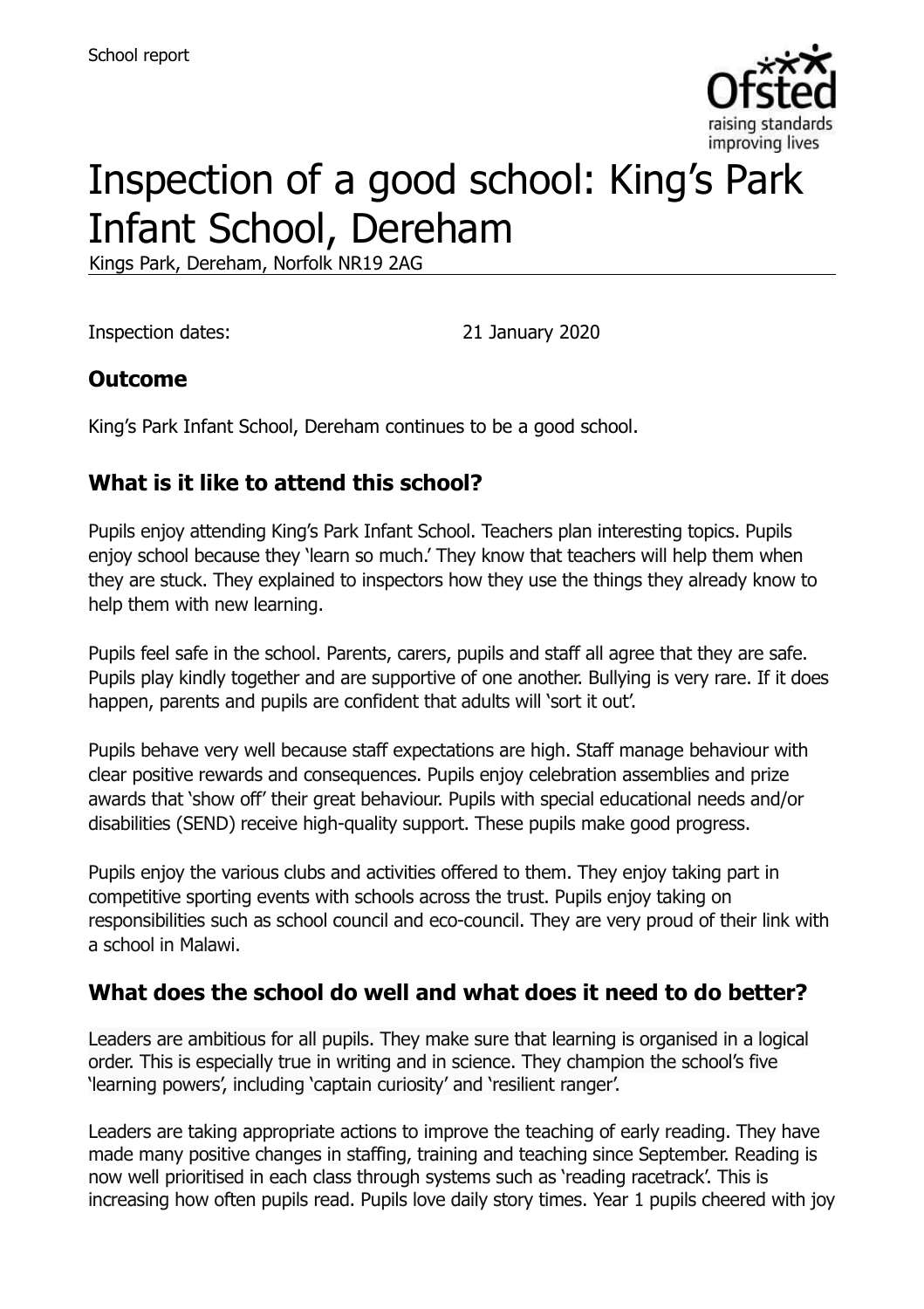

when the result of their 'book of the day vote' was shared. However, the sequence for teaching phonics is not always challenging enough and is not always well organised. Some pupils' reading books are not always matched to the sounds they know. As a result, some pupils fall behind in learning the sounds that letters make and so need extra help to catch up.

Writing is taught well across subjects. Teachers have clear guidance about what to teach and when. They plan lessons to make sure pupils build on what they already know. For example, Year 2 pupils remembered how to use interesting adjectives in their writing, for example: 'Bob thought the cheeky visitors had left the stinky rubbish behind.' Pupils achieve well in writing during their time in school.

Science is a strength of the school. The sequence and mapping of science skills has been well organised. Teachers have made sure that their plans reflect the key learning intentions from the curriculum. Pupils learn well and can talk about their learning, showing a good understanding of key concepts. When asked if all metals were magnetic, Year 1 pupils could explain their reasoning. 'Magnets stick to some metals but not all of them,' one pupil said.

Pupils with SEND are well supported. Staff ensure that all pupils can access the curriculum. Support plans match pupils' different needs and enable pupils to make good progress in most subjects. 'The school has bent over backwards to accommodate my child's needs,' one parent said.

Children are safe and happy in early years. They enjoy the range of indoor and outdoor activities on offer. They enthusiastically work with adults when asked. Children do not give up when they have a tricky problem to solve. For example, when they were unable to pick out the frozen animals in the ice tray, they came back later when the ice had melted. A range of workshops support parents in settling children quickly into early years.

The school is well led. Parents spoke passionately about the work of the school. As one of them said, 'I cannot recommend the school highly enough.' Pupils enjoy taking on responsibilities such as singing in the community or taking part in the various extra activities offered, including gardening club. Staff are very positive about the school. They are proud to work here. They feel well supported in their workload.

The multi-academy trust delegates some governance responsibilities to the school's oversight committee. Through regular review meetings, both are well aware of the school's strengths and its areas for improvement. They have ensured that the necessary resources are in place to support the school.

#### **Safeguarding**

The arrangements for safeguarding are effective.

Leaders keep safeguarding at the centre of everything they do in school. They make sure that training is up to date. Staff know how to recognise the signs that might raise concerns about a pupil's welfare. They record these concerns carefully. Leaders act quickly on any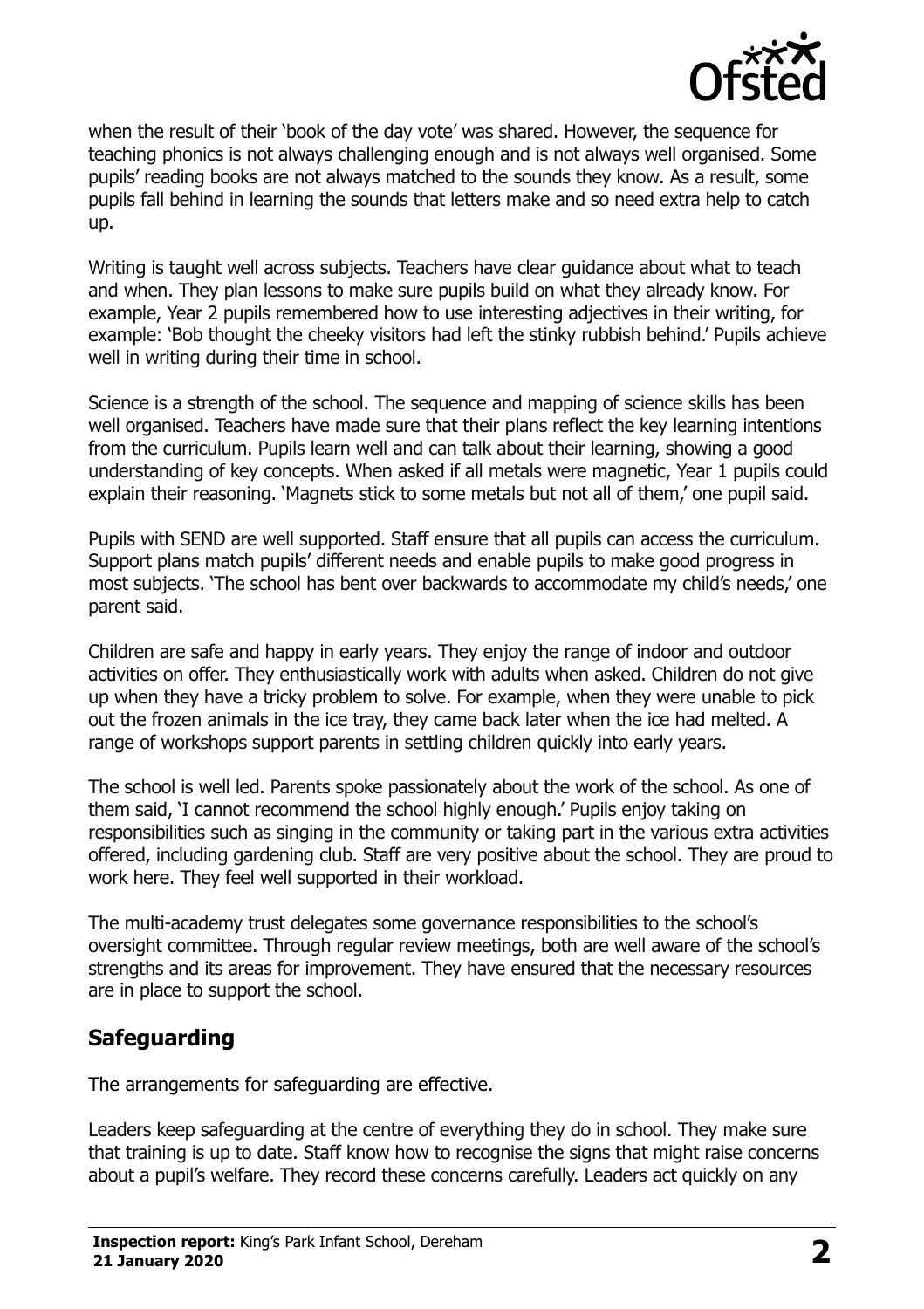

information they are given. The headteacher is quick to chase up external agencies to make sure pupils get the help they need.

Leaders make sure they carry out the appropriate checks for people working at the school. Pupils are clear about how to keep themselves safe, including when online.

#### **What does the school need to do to improve?**

## **(Information for the school and appropriate authority)**

- The sequence for teaching phonics across the school is not always sufficiently challenging or well sequenced. Consequently, some pupils' phonics achievement is not good enough. Leaders need to organise exactly which sounds pupils should know term by term and share best teaching practice from across the federation.
- Some pupils read books that are not matched to their phonics abilities. Consequently, some pupils do not develop the confidence and fluency in reading that they should. Leaders need to ensure that there is greater consistency in matching reading books to the sounds that pupils know.

#### **Background**

When we have judged a school to be good we will then normally go into the school about once every four years to confirm that the school remains good. This is called a section 8 inspection of a good school or non-exempt outstanding school. We do not give graded judgements on a section 8 inspection. However, if we find some evidence that the school could now be better than good or that standards may be declining, then the next inspection will be a section 5 inspection. Usually this is within one to two years of the date of the section 8 inspection. If we have serious concerns about safeguarding, behaviour or the quality of education, we will convert the section 8 inspection to a section 5 inspection immediately.

This is the first section 8 inspection since we judged the predecessor school, King's Park Infant School, Dereham to be good in September 2014.

#### **How can I feed back my views?**

You can use [Ofsted Parent View](https://parentview.ofsted.gov.uk/) to give Ofsted your opinion on your child's school, or to find out what other parents and carers think. We use Ofsted Parent View information when deciding which schools to inspect, when to inspect them and as part of their inspection.

The Department for Education has further quidance on how to complain about a school.

If you are the school and you are not happy with the inspection or the report, you can [complain to Ofsted.](https://www.gov.uk/complain-ofsted-report)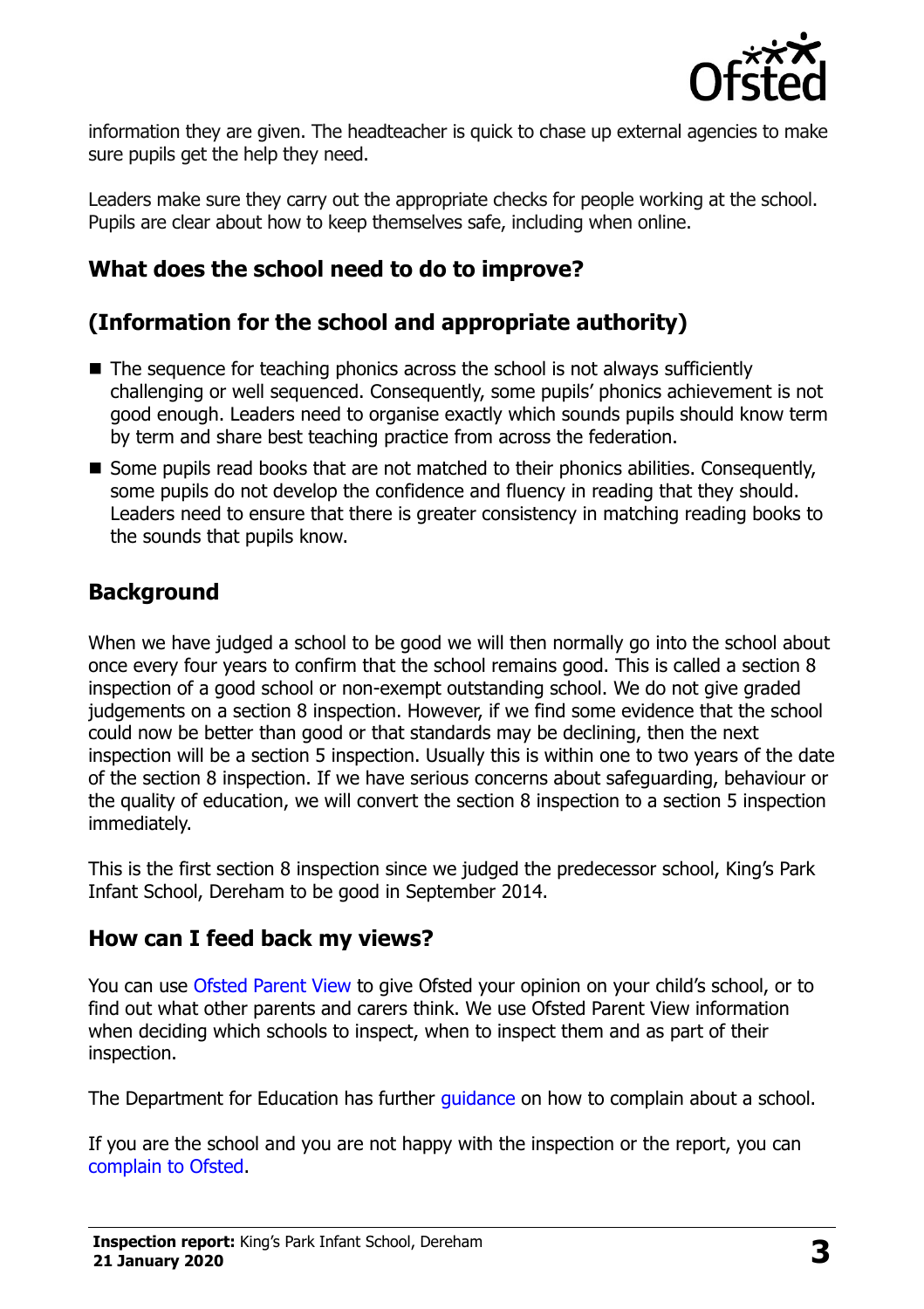

#### **Further information**

You can search for [published performance information](http://www.compare-school-performance.service.gov.uk/) about the school.

In the report, '[disadvantaged pupils](http://www.gov.uk/guidance/pupil-premium-information-for-schools-and-alternative-provision-settings)' refers to those pupils who attract government pupil premium funding: pupils claiming free school meals at any point in the last six years and pupils in care or who left care through adoption or another formal route.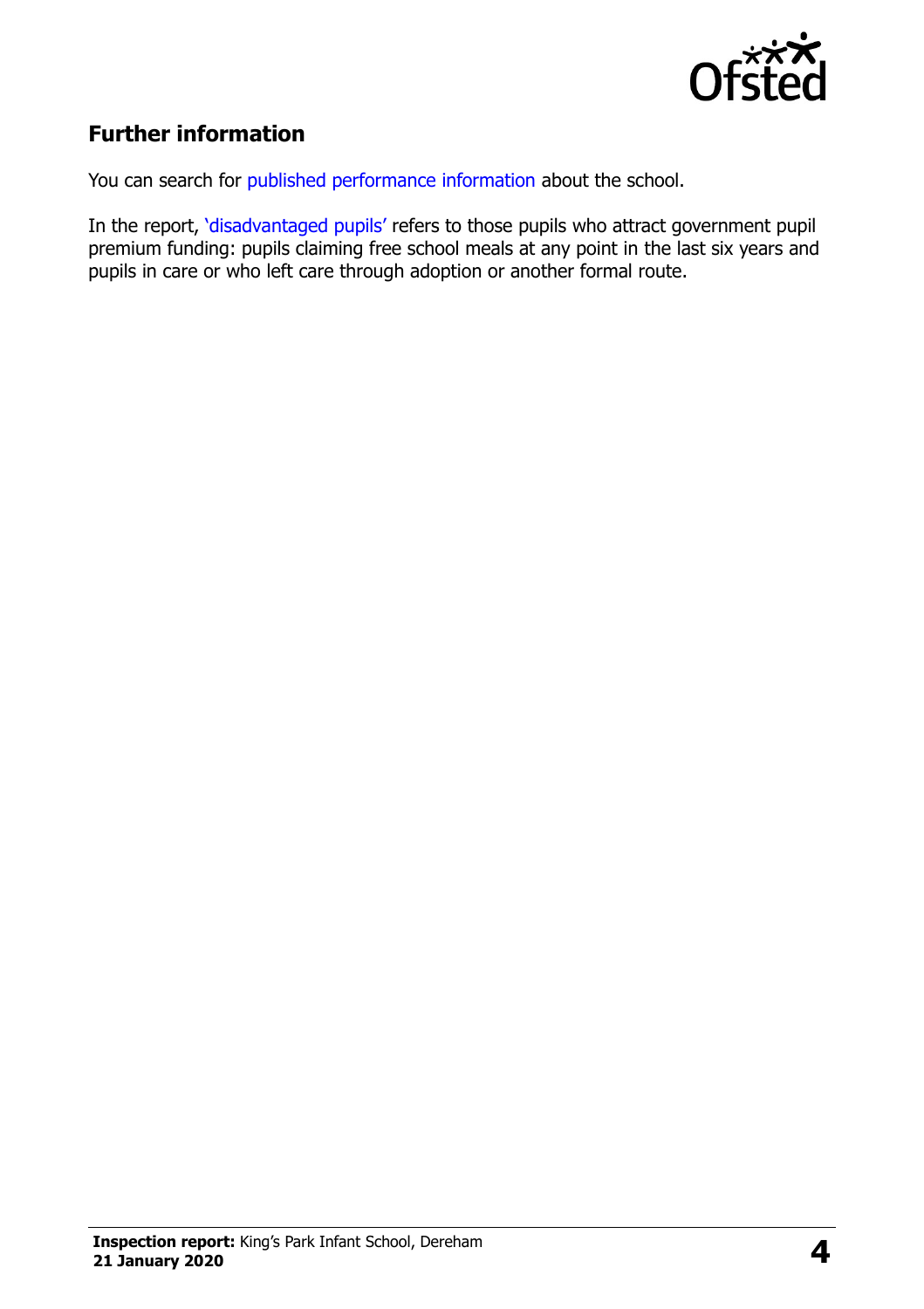

#### **School details**

| Unique reference number             | 144313                   |
|-------------------------------------|--------------------------|
| <b>Local authority</b>              | <b>Norfolk</b>           |
| <b>Inspection number</b>            | 10121412                 |
| <b>Type of school</b>               | Infant                   |
| <b>School category</b>              | Academy converter        |
| Age range of pupils                 | $4$ to $7$               |
| <b>Gender of pupils</b>             | Mixed                    |
| Number of pupils on the school roll | 83                       |
| <b>Appropriate authority</b>        | Board of trustees        |
| <b>Chair of trust</b>               | Mr Alan Jones            |
| <b>Headteacher</b>                  | Mrs Sarah Charman        |
| Website                             | www.kingsparkinfant.org  |
| Date of previous inspection         | Not previously inspected |

#### **Information about this school**

- The school joined the Unity Education Trust on 1 March 2017. This is the first standard inspection since the school joined the trust.
- The proportion of disadvantaged pupils is higher than found nationally.
- The great majority of pupils come from White British backgrounds.
- Two pupils from key stage 1 with SEND attend 2 different specialist resource bases on a part-time basis in order to support their learning needs.

#### **Information about this inspection**

- Inspectors met with the executive headteacher, senior leaders and subject leaders, groups of teachers, pupils and parents. We also met with the chief executive officer and director of school improvement from the trust and the chair and vice-chair of the Schools Oversight Committee. Phone conversations were held with both specialist resource bases and a representative from Viscount Nelson Education Network.
- We did deep dives into reading, writing and science. This included discussions with curriculum leaders, pupils, teachers, visits to lessons and scrutiny of pupils' work. Inspectors also undertook further discussions with school and trust staff and a review of school documentation. Inspectors analysed the 12 responses to Ofsted's online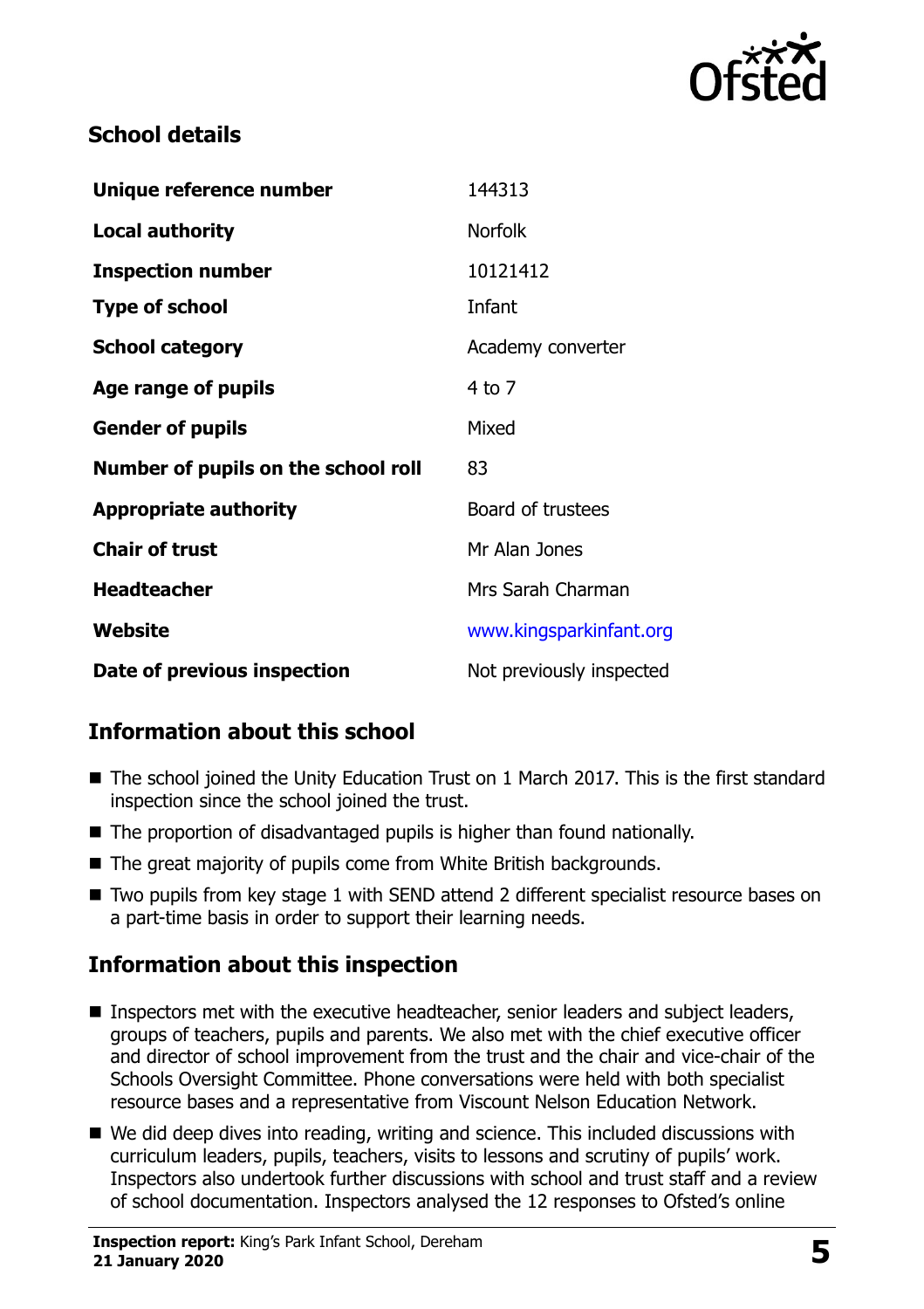

questionnaire, Parent View, the 6 responses to Ofsted's questionnaire for staff and the 22 responses to Ofsted's pupils' questionnaire.

**Inspectors evaluated safeguarding through scrutiny of the school's single central record** of recruitment, discussion with the designated safeguarding lead, and discussion with other staff and pupils.

#### **Inspection team**

Stephen Cloke, lead inspector **Ofsted Inspector** 

Clare Fletcher **Clare Fletcher** Clare Fletcher